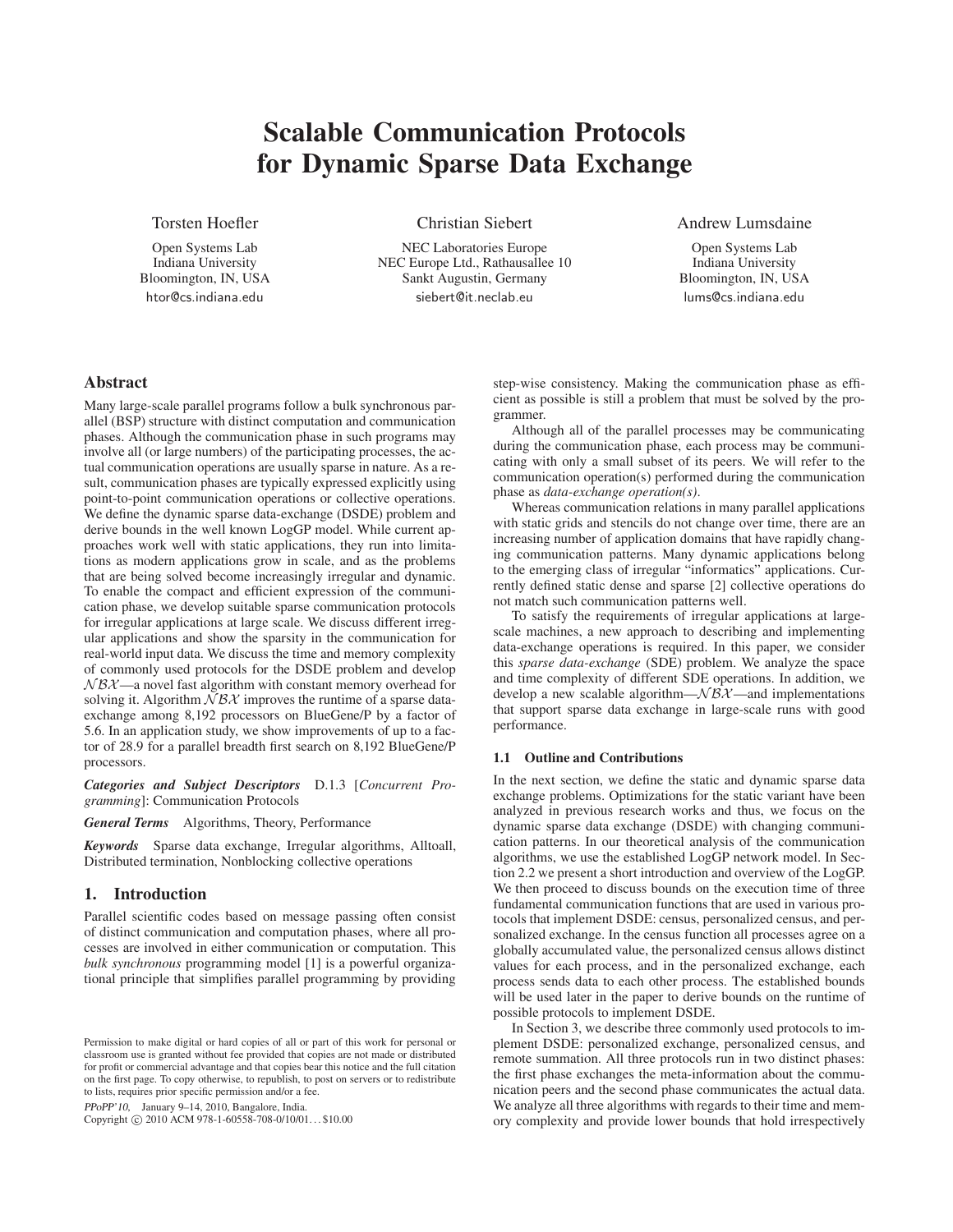of how the used collective functions are implemented. We conclude that the needed time and memory to perform personalized exchange and personalized census grows linearly with the number of participating processes. The remote summation algorithm uses remote memory access (data accumulation) to achieve constant space and logarithmic time complexity with the number of participating processes.

After the discussion of different implementation options, we propose a new algorithm, nonblocking census, that uses nonblocking collective communication. This algorithm merges the two phases into an optimized communication protocol. We define different possibilities to implement the nonblocking census algorithm (depending on the properties of the communication network). Our algorithm does not require remote memory access and runs with constant space and logarithmic time in the LogGP model.

In Section 4, we present a parametrization of our models and an experimental evaluation on three different large-scale systems. We present parametrized LogGP models for the algorithms. We also discuss how the time complexity of the optimized algorithm changes with the communication pattern. Then we show results for a microbenchmark where each process sends to fixed number of random peers in each communication round.

In Section 5, we discuss the use of the sparse data exchange protocol and the structure of the communication topology for several dynamic applications. Our analysis of parallel graph algorithms, parallel n-body methods and sparse matrix computations shows that our new protocol can be used to improve the performance of the sparse data exchange in such applications. However, we remark that this might depend on the specific properties of the computed system (sparsity and topology) and the communication parameters (LogGP) of the used architecture.

## **2. Preliminaries and Background**

We start with the definition of the problem and a discussion of the building-blocks which are used later in the paper.

## **2.1 The Sparse Data-Exchange Problem**

The SDE problem is relevant to many parallel applications. It has been discussed in the context of the Message Passing Interface (MPI) to enable optimized message scheduling and process mapping on large-scale systems [2]. However, performing such optimizations requires time to compute optimized mappings as well as communication schedules, and often involves the heuristic solution of NP-hard problems (e.g., graph embedding problems or graph coloring problems for optimized communication schedules). Such optimizations are thus generally only appropriate for *static* communication schemes, communications where the same communication pattern is used multiple times. We define the SDE problem as follows:

**Definition 1.** *Let* P *be the set of processes of a parallel program with* C communication steps and let  $P = |\mathcal{P}|$  be the cardinality of *this set. In each communication step*  $0 \leq c < C$ *, each process* p ∈ P *communicates with (sends to or receives from) a set of processes*  $\mathcal{N}_p^c \subseteq \mathcal{P}$ , which is called the c-neighborhood of p. *The communication is called a sparse data exchange (SDE) if*  $k = \max_{p \in \mathcal{P}, 0 \leq c < C} (|\mathcal{N}_p^c|) = \mathcal{O}(\log P).$ 

In this general definition of SDE, each process is allowed to change its communication neighborhood frequently and arbitrarily. We also generally assume that  $k$  is not known in advance and varies across communication steps.

Not all applications change communication patterns frequently. The static version of the SDE has been analyzed in previous works and possible optimizations are well documented (e.g., [3, 4]). However, the dynamic variant, which is important to many irregular

applications, received less attention so far. Each process initially knows only the processes it sends messages to. However, knowledge about the whole neighborhood (also about incoming messages) must be acquired to perform the data exchange. We define the static and dynamic SDE as follows:

**Definition 2.** *The SDE problem on* P *processes is called a static* sparse data exchange (SSDE) if the neighborhoods  $\mathcal{N}_p^i$  ( $0 \leq i <$  $C - 1$ ;  $0 < p \le P$ ) *can be determined before the algorithm runs. In contrast, it is called a dynamic sparse data-exchange (DSDE) problem when processes only know the part of the neighbors that they send messages to and the neighbors to receive from need to be determined as part of the exchange.*

In this work, we analyze algorithms that implement DSDE in theory and practice. We introduce the LogGP network model in the next section.

## **2.2 The LogGP Model**

In this paper, we analyze protocols for solving the DSDE using the LogGP network transmission model [5]. LogGP consists of the five parameters, L, o, g, G, and P, and allows us to analyze the time complexity of parallel algorithms. The parameters are:

- **L:** Maximum latency between any two processes in the system
- **o:** Process-local CPU overhead to send or receive a message
- **g:** Process-local injection or reception overhead; that is, the minimum time between two message injections or receptions
- **G:** Transmission time per byte
- **P:** Total number of processes in the system.

The LogGP model describes a network as  $P(P-1)$  independent unidirectional channels from process  $p_i$  to process  $p_j$  ( $0 \le i, j <$  $P, i \neq j$ ). Messages are delivered in order in each channel. For example, a simple transmission of 10 bytes from one process to another would take a time of  $L + 2o + 9G$  under the LogGP model (the first byte is accounted by  $L$ ). After sending a message, a process has to wait  $\max\{o, g\}$  before sending the next message (we assume single-CPU endpoints). We generally assume, wlog, that all processes start at  $t = 0$  and an algorithm is completed when the last process finishes.

We assume that each process is running at all times (there is no operating system scheduling interference). For the purposes of space complexity analysis, we assume that an integer occupies constant space at the process where it is stored and a send operation requires  $\Theta(1)$  memory at the source and target processes.

#### **2.3 Complexity of a Census Function**

Census functions are widely used in parallel programming. Informally, a census function is a function where each process receives the combination (reduction) of data items distributed among all processes. Such a function is available in MPI as MPI Allreduce and a special version where only one process receives the final value, MPI Reduce. Since processes can only "learn" about the values on other processes with explicit message passing (cf. [6]), there must be a chain of messages from each process to each other process.

**Definition 3** (Census Function). *Every process*  $p_0, \ldots, p_{P-1}$  *has a value*  $v_0, \ldots, v_{P-1}$  *and all processes need to receive the result* v0⊕v1⊕. . .⊕v<sup>P</sup> <sup>−</sup><sup>1</sup>*. The operation* ⊕ *is assumed to be associative and commutative for our purposes.*

Global synchronization (a barrier) is a particular example of a census function where the operation ⊕ itself is not important.

We assume the communication of small data for the following analysis. First we discuss an optimal broadcast algorithm where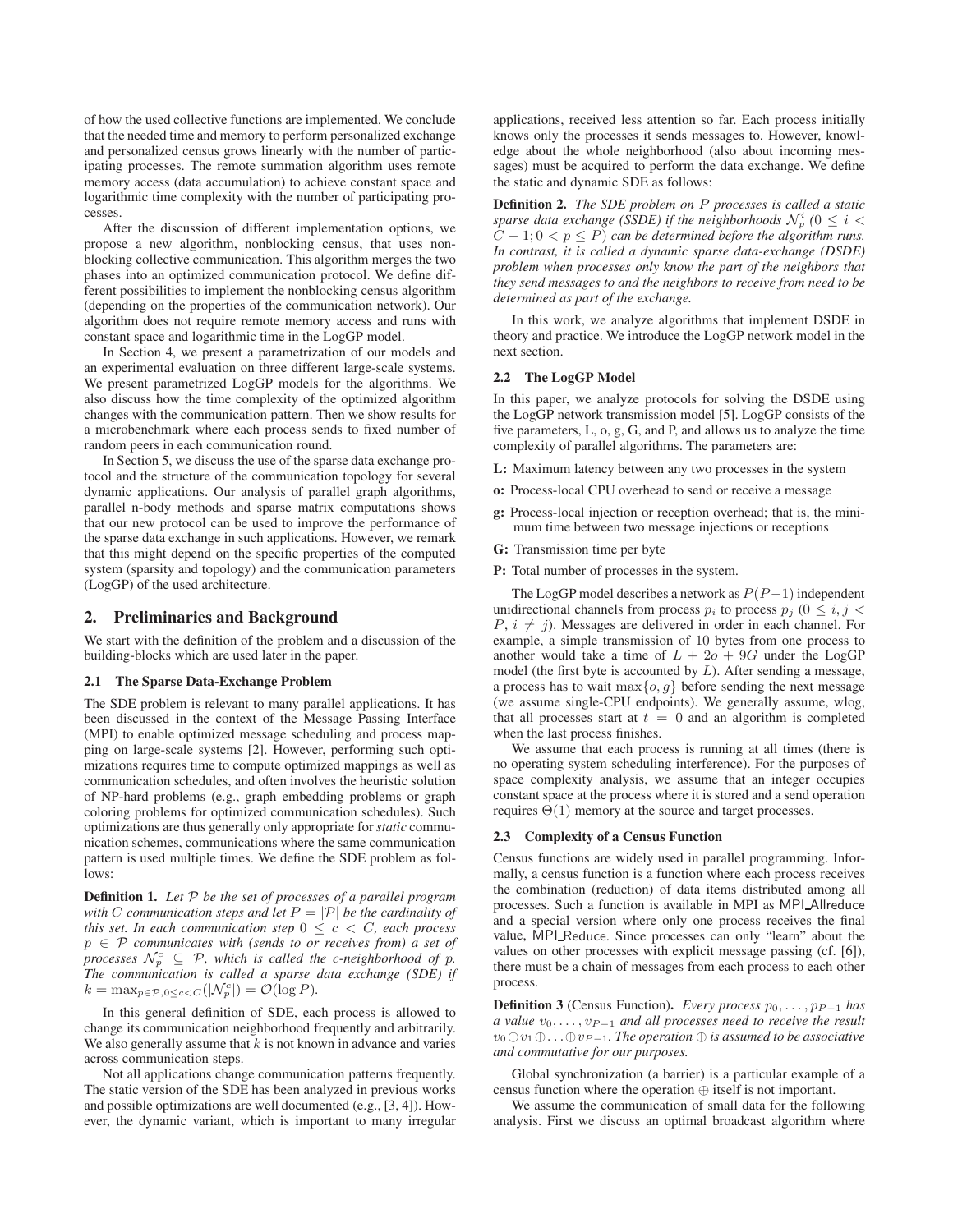initially a root process  $p_0$  has a single data item and at the end of the algorithm, all processes  $p_0 \dots p_{P-1}$  have this data. A census function can simulate a broadcast without additional costs if all processes but the root contribute the identity element with regards to  $\oplus$  (e.g., choose addition as operation and zero as identity element). Thus, a lower bound to the broadcast problem is also a lower bound to the census problem.

The broadcast algorithm has been discussed under the postal model in [7–9]. The basic idea is that processes are arranged in a tree and each process eagerly sends to as many distinct processes as possible until a given time t is reached. We define  $P(t)$  as the number of processes that can be reached in time  $t$  (including the root, which is reached at  $t = 0$ ). In the remainder of this paper, we assume  $o \geq g$  for simplicity (a similar method can be applied for the case  $q > 0$ .

The root sends a new message to a child every o cycles and the first child itself starts sending at  $2o+L$ , the second child at  $3o+L$ and the  $n^{\text{th}}$  child at  $(n+1)o+L$ . Thus,  $P(t) = 1$  iff  $t < 2o+L$  and the following recurrence counts the number of reached processes:

$$
P(t) = \begin{cases} 1: & t < 2o + L \\ P(t - o) + P(t - L - 2o) : & \text{otherwise.} \end{cases}
$$
 (1)

We now present bounds for the number of reached nodes that we can use to bound the running time.

**Lemma 1.** *The total number of nodes that can be reached at time* t *is bounded by*

$$
2^{\left\lfloor \frac{t}{L+2o} \right\rfloor} \le P(t) \le 2^{\left\lfloor \frac{t}{o} \right\rfloor}.
$$

*Proof.* The evaluation of recurrence (1) can be done by creating a full binary tree  $T$  recursively (each inner node of  $T$  has two children). The construction of  $T$  starts with the root of weight t. If  $t \geq 2o + L$ , then two children with weights  $t - o$  and  $t - 2o - L$  are added. The algorithm is applied recursively to the two children until no children can be added. The number of leaves in T equals to  $P(t)$ . A complete binary tree of height h has  $2^h$ leaves (a single root has  $h = 0$ ). The number of children ( $P(t)$ ) in  $T$  is now bounded between the number of children of the smallest complete binary subtree of T and  $2^{h_T}$ . The height  $h_T$  of T is the longest path from the root to any leaf, which is  $\left\lfloor \frac{t}{\rho} \right\rfloor$ . The shortest path from the root to any leaf, and thus, the height of the smallest complete subtree, is  $\left| \frac{t}{L+2o} \right|$ . The bounds of  $P(t)$  follow from this observation.  $\Box$ 

The number of processes that can be reached at time  $t$  bounds the running time of the broadcast operation. After applying logarithms to the bounds in Lemma 1 we get

$$
\left\lfloor \frac{t}{L+2o} \right\rfloor \le \log_2(P) \le \left\lfloor \frac{t}{o} \right\rfloor
$$

 $\overline{1}$ 

which yields the following Corollary.

**Corollary 1.** Let  $T_{BC}(P)$  be the time to broadcast a small mes*sage to a set of* P *processes in the LogGP model, then*

$$
\log_2(P) \cdot o \le T_{BC}(P) \le \log_2(P) \cdot (L + 2o),
$$

*and*  $T_{BC}(P) = \Theta(\log(P)).$ 

Bar-Noy et al. show similar asymptotic bounds in the Postal Model in [10].

## **2.4 Complexity of Personalized Census**

A personalized census function is a special case of the census function where the resulting data is distributed over the processes. Thus, each process not only contributes a separate data item, but it also receives a distinct result. Such functions are used for parallel matrix multiplication and in various communication protocols. A personalized census function is available in MPI as MPI Reduce scatter.

**Definition 4** (Personalized Census)**.** *In a personalized census function, each process i initially has data elements*  $v_{i,j}$  ( $0 \le i, j < P$ ). After the operation, each process, *i*, holds a single value  $x =$  $v_{0,i} \oplus v_{1,i} \oplus \ldots \oplus v_{P-1,i}$ .

**Lemma 2.** Let  $T_{RS}(P)$  be the time to perform a personalized *census over small data on a set of* P *processes, then*

$$
T_{RS}(P) \ge G(P-1) + (L + 2o - G) \cdot \lceil \log_2 P \rceil,
$$

*and*  $T_{RS}(P) = \Theta(P)$ 

*Proof.*  $T_{BC}(P)$  is a lower bound to this problem because each process needs to communicate one data item to all processes. However, since the items are personalized and each process must submit  $P - 1$  values, this lower bound is not tight. Iannello shows a lower bound of  $(P - 1) + (\min\{L', g'\} - 1) \cdot \lceil \log_2 P \rceil$  in the simplified LogGP model [5] in [11] (Lemma 7). The simplified  $\text{LogGP}$  model uses G to model the length of a cycle and thus  $t(P) = \frac{T_{RS}}{G}, L' = \frac{L+2o}{G}$ , and  $g' = \frac{g}{G}$ . If we substitute the parameters in Lemma 7 in [11] with the original LogGP parameters and assume  $o \geq g$ , we get the bound of Lemma 2. The upper bound can trivially be achieved with an algorithm where each process sends to and receives from all other  $P - 1$  processes and then computes the necessary sum  $s_i$ , thus,  $T_{RS}(P) = \mathcal{O}(P)$ .  $\Box$ 

The lower bound is tight for  $L \approx g$ . Iannello presents an optimized algorithm in [11].

#### **2.5 Complexity of Personalized Exchange**

Another important global function is the personalized complete exchange, in which each process has a vector of  $P - 1$  elements to send to every other process. In MPI, this operation is available with MPI Alltoall.

**Definition 5** (Personalized Exchange)**.** *In a personalized exchange, each process i initially has data elements*  $v_{i,j}$  ( $0 \leq j <$ P*). After the operation, each process* i *holds the data elements*  $v_{0,i}, v_{1,i}, \ldots, v_{P-1,i}.$ 

**Lemma 3.** Let  $T_{PE}(P)$  be the time to perform a personalized *exchange of small data on a set of* P *processes, then*

$$
T_{PE}(P) \ge T_{RS}(P) = G(P-1) + (L+2o-G) \cdot \lceil \log_2 P \rceil,
$$
  
and 
$$
T_{PE}(P) = \Theta(P).
$$

*Proof.* Due to the independence of the send and receive channels,  $T_{RS}$  is also a good lower bound to this problem. All assumptions from [5, 11] remain valid and the lower bound follows. The upper bound can trivially be achieved with an algorithm where each process sends to and receives from all other  $P - 1$  processes.  $□$ 

An algorithm that reaches the lower bound asymptotically was proposed by Bruck et al. [12].

#### **3. Protocols for DSDE**

A specialization of the problem in MPI is the generalized all-toall communication that is available with MPI Alltoallv. However, this operation requires the knowledge of all source processes and data sizes at each process, which is often not available in computations. The sparse communication can be implemented by using MPI Alltoall to communicate the sizes per host, followed by an MPI\_Alltoally to communicate the actual data.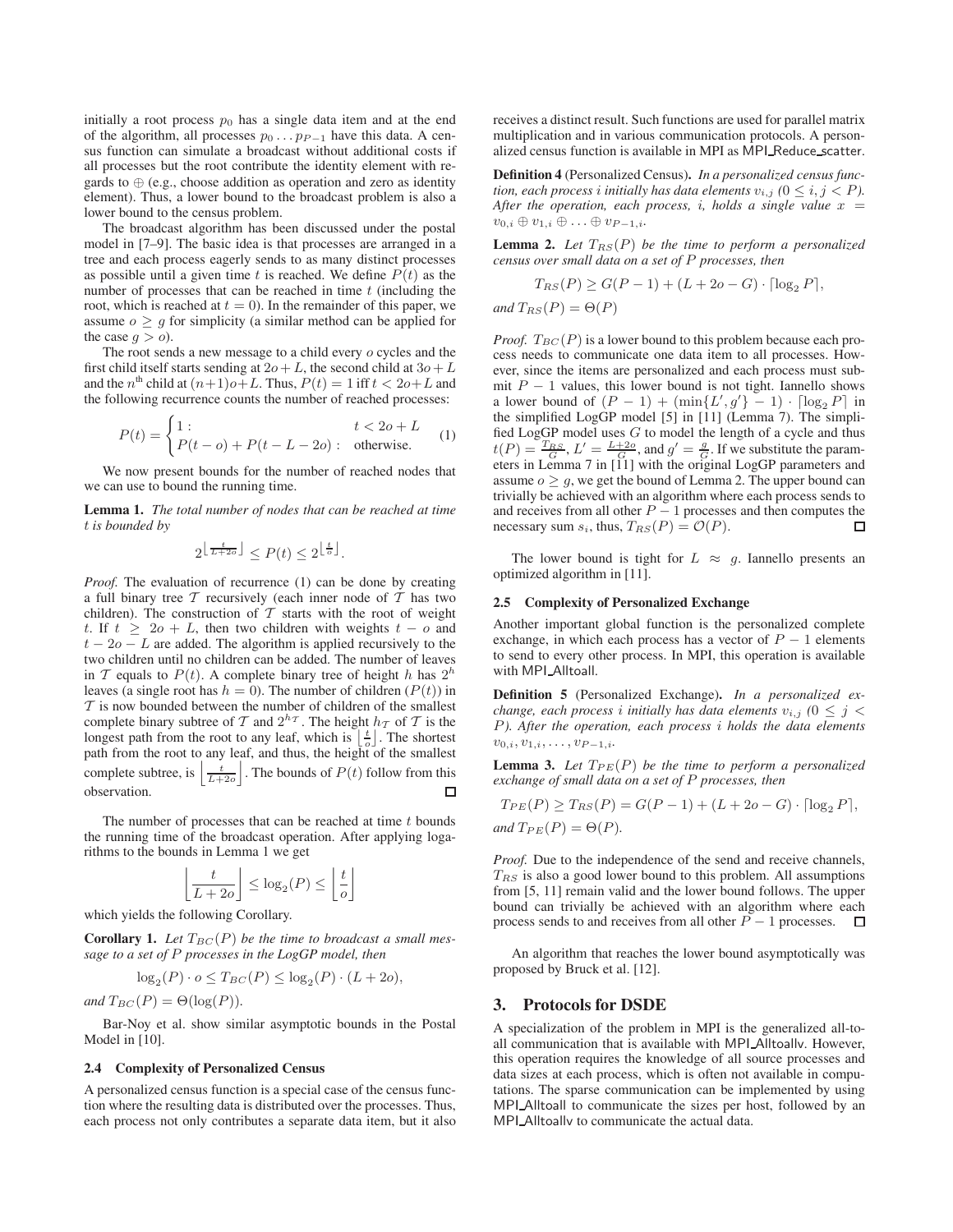In fact, most protocols can be divided into two phases: The first phase exchanges meta-information either about the communication neighborhood, the data sizes, or both. The second phase is usually the communication of the user data. In this work, we focus on the efficient implementation of the communication of the metadata which we expect to dominate large-scale runs. First, however, we develop bounds for the second phase when each process has global information about its neighborhoods.

**Lemma 4.** Let  $T_{DT}$  be the time to perform the second phase *of SDE in which each process has complete knowledge about all neighbors and data sizes.*  $T_{DT} \geq T_{BC}(k)$  *and*  $T_{DT} = \mathcal{O}(\log P)$ *.* 

*Proof.* If k is the maximum size of the neighborhood  $\mathcal{N}_p$  of any process, then,  $T_{BC}(k)$  is a lower bound to completion of the algorithm because some data needs to be sent to each of the k processes. The number of neighbors  $k$  in a sparse data exchange is limited by  $\mathcal{O}(\log P)$  (Definition 1). Each process could simply send to and receive from all its neighbors and  $T_{DT} = \mathcal{O}(\log P)$ . □

Typical applications (cf. Section 5) often use frequent small message exchanges at large scale. If such small messages are sent to all peers in a trivial (linear) way, the time to finish the data transmission is dominated by  $k \cdot o$ .

In the following sections, we analyze the space and time complexity for three different protocols— $P\mathcal{EX}$ ,  $P\mathcal{C}\mathcal{X}$ ,  $R\mathcal{S}\mathcal{X}$ —that use message passing as their underlying communication layer. Based on this analysis, we present  $\overline{\mathcal{N}} \overline{\mathcal{B}} \overline{\mathcal{X}}$ , a new scalable protocol that uses novel semantic features of MPI to solve the DSDE problem in Section 3.4. We use the symbols  $S$  and  $T$  to represent space at each process and total runtime, respectively. Our analyses of spatial complexity are limited to the necessary storage for the protocol itself and do not include the size of the user data.

#### **3.1 Algorithm** PEX **—Personalized Exchange**

In the alltoall exchange algorithm,  $P\mathcal{E}\mathcal{X}$ , each process writes the data sizes to send to each peer in a vector with  $P$  elements and redistributes the vector with a personalized exchange as defined in Section 2.5 (e.g., MPI\_Alltoall).

In a second step, each process reserves the required receive memory and posts (nonblocking) receive operations for each remote process that has a nonzero sendcount. Then all processes post their respective send operations. The operation is finished after all sends and receives are satisfied. Alternatively, the second step can be performed with a generalized exchange (for example MPI\_Alltoallv).

**Theorem 1.** *The space needed by* PEX *on* P *processes is given by*  $S_{P\mathcal{EX}}(P) = \Theta(P)$ *. The time needed to complete*  $P\mathcal{EX}$  *on* P *processes is*  $T_{\mathcal{P}\mathcal{E}\mathcal{X}}(P) = T_{PE}(P) + T_{DT}(P) = \Theta(P)$ *.* 

*Proof.*  $\Theta(P)$  bytes of buffer space are needed for the exchange operation. The needed time is the time that is required by the exchange operation (Lemma 3) plus the data transmission (Lemma 4). П

The personalized exchange of the metadata (first phase) will dominate the actual SDE in small neighborhoods in highly scalable systems because  $T_{\mathcal{P}\mathcal{E}\mathcal{X}} = \Theta(P)$  while  $T_{DT} = \mathcal{O}(\log P)$ .

#### **3.2 Algorithm** PCX **—Personalized Census**

In the personalized census algorithm,  $P\mathcal{C}\mathcal{X}$ , each process writes '1' at position  $(i,j)$  of a global column-wise distributed  $P \times P$  table and '0' otherwise. Then, the table is globally reduced row-wise and each process i receives the sum  $s_i$  of row i which is essentially the number of processes that send data to process  $i$ . This reduction could be performed with the MPI operation MPI\_Reduce\_scatter.

In the next step, all processes start sending all data without blocking. Then, each process enters a loop with  $s_i$  iterations which probes for wildcard receives, allocates memory and receives the data as shown in Algorithm 1.

| <b>Algorithm 1:</b> $\mathcal{PCX}$ —Personalized Consensus.                                                |  |  |
|-------------------------------------------------------------------------------------------------------------|--|--|
| <b>Input:</b> List I of destinations and data                                                               |  |  |
| <b>Output:</b> List $O$ of received data and sources                                                        |  |  |
| 1 allocate local table with $P$ entries, initialize all entries to '0';                                     |  |  |
| 2 foreach $i \in I$ do                                                                                      |  |  |
| 3   set row target(i) in local table to '1';                                                                |  |  |
| 4 $s_i$ = global sum of my table row;                                                                       |  |  |
| 5 foreach $i \in I$ do                                                                                      |  |  |
| 6   start nonblocking sends to dest(i);                                                                     |  |  |
| 7 for round = $ls_i$ do                                                                                     |  |  |
| $msg = blocking$ probe for incoming message; allocate buffer, receive message msg, add buffer to $O$ ;<br>8 |  |  |
|                                                                                                             |  |  |

**Theorem 2.** *The space needed to perform* PCX *on* P *processes is given by*  $S_{PCX}(P) = \Theta(P)$ *. The time needed to complete*  $PCX$ *on P processes is*  $T_{\mathcal{P} \mathcal{C} \mathcal{X}}(P) = T_{RS}(P) + T_{DT}(P) = \Theta(P)$ *.* 

*Proof.* Similarly to  $P\mathcal{E}\mathcal{X}$ , a table of size  $\Theta(P)$  is needed at each process for the exchange of the metadata. The needed time  $T_{\mathcal{PCX}}(P)$  follows from Lemmas 2 and 4. П

The main difference from the personalized exchange protocol is that the metadata is reduced in the collective operation and each process only receives the number of neighbors (messages) to wait for. However,  $T_{\mathcal{P} \mathcal{C} \mathcal{X}}(P) = \Theta(P)$  is asymptotically not smaller than  $T_{\mathcal{P}\mathcal{E}\mathcal{X}}(P)$ .

## **3.3 Algorithm** RSX**—Remote Summation**

If the communication environment supports remote data accumulation (MPI offers MPI Accumulate), each process could increase a counter  $s_i$  (originally zero) on each of its target processes  $i$ . After a global synchronization step (e.g., MPI Win fence), each process,  $j$ , posts  $s_j$  (nonblocking) wildcard receive operations and sends all its messages. The algorithm is very similar to algorithm  $PCX$  (cf. Algorithm 1). The difference is that  $s_i$  is not computed in a global operation but with remote memory accesses. This results in a sparse communication pattern.

**Theorem 3.** *The space needed to perform* RSX *on* P *processes is given by*  $S_{\mathcal{RSX}}(P) = \Theta(1)$ *. The time needed to complete*  $\mathcal{RSX}$ *on P processes is*  $T_{\mathcal{RSX}}(P) = L + k \cdot o + T_{BC}(P) + T_{DT}(P) =$ Θ(log P)*.*

*Proof.* Only a single atomic counter is needed to perform protocol  $RSX$ . The time needed for protocol  $RSX$  involves k accumulation messages and the global synchronization. The global synchronization is bounded by  $T_{BC}(P)$  (cf. Corollary 1).  $\Box$ 

 $RSX$  is, with  $T_{RSX}(P) = \Theta(\log P)$ , asymptotically fastest so far.

#### **3.4 Algorithm** N BX **—Nonblocking Consensus**

Now, we propose a new scalable algorithm,  $N\mathcal{B}\mathcal{X}$ , for the SDE problem. This method utilizes nonblocking collective operations, a novel technique that is part of the upcoming MPI-3 standard. Nonblocking collective operations are structurally similar to the communication operations that we discussed above. This means, that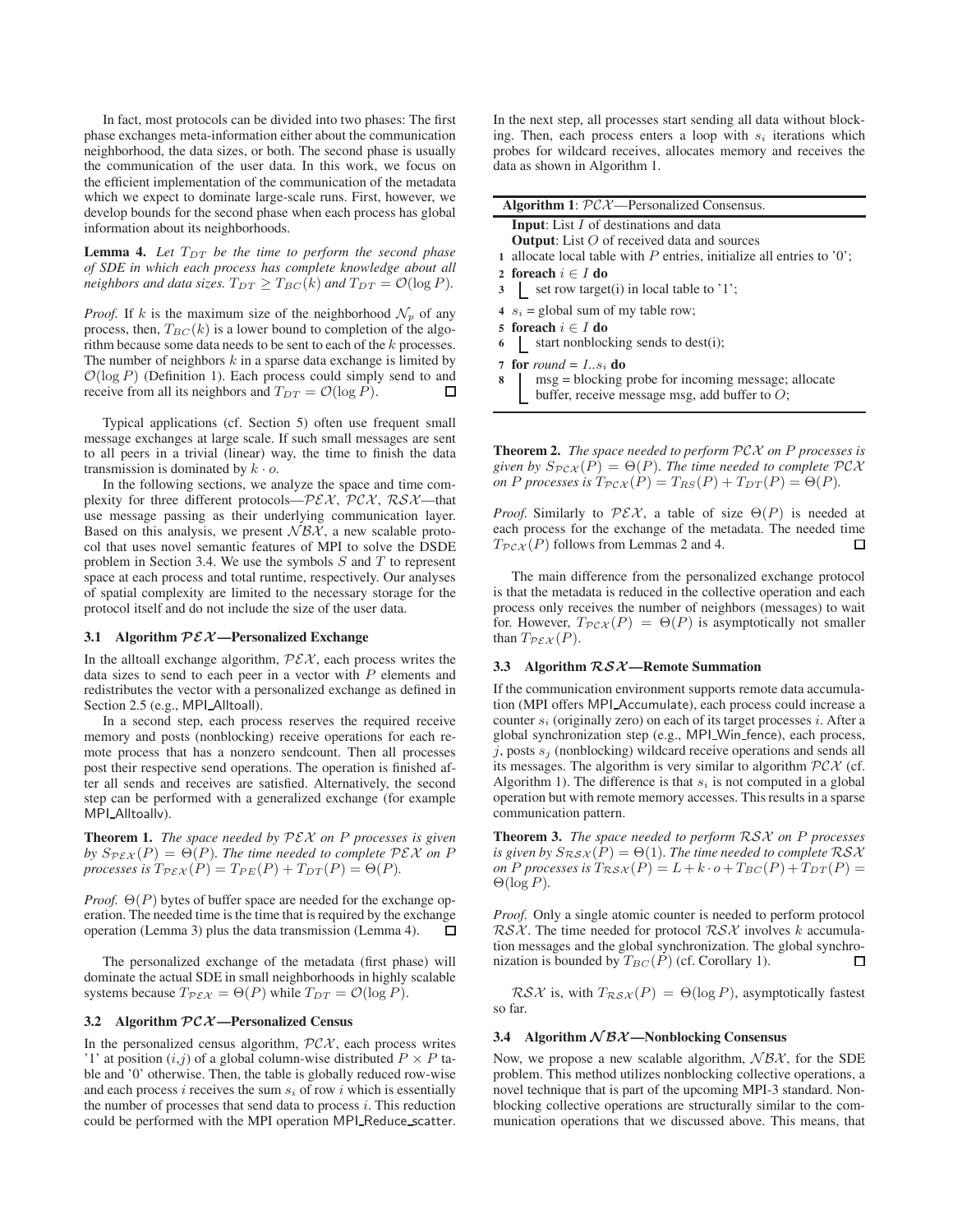all discussed lower bounds consistently apply, however, the difference is that nonblocking operations can be started and completed independently (like nonblocking point-to-point operations in MPI).

Nonblocking operations enable additional functional parallelism where the main CPU can continue to compute while the collective communication runs. This overlap potential of computation and communication has been analyzed by Hoefler et al. and Hoefler and Lumsdaine [13, 14]. However, nonblocking collective operations also provide semantic advantages that allow separate start and completion of a globally synchronizing operation.

We utilize a nonblocking barrier to set a *distributed marker* such that each process starts the barrier after it finishes its local part and serves the requests of other processes until it detects global termination (i.e., the barrier is reached by all nodes and completes). We also use send operations that only complete after the message has been received (synchronous mode send, cf. MPI\_Ssend). Algorithm 2 shows pseudocode for such a two-phase implementation.

|                | <b>Algorithm 2:</b> $NBA$ —Nonblocking Consensus.      |
|----------------|--------------------------------------------------------|
|                | <b>Input:</b> List $I$ of destinations and data        |
|                | <b>Output:</b> List $O$ of received data and sources   |
|                | 1 done=false:                                          |
| $\mathbf{2}$   | barr_act=false;                                        |
| 3              | foreach $i \in I$ do                                   |
| 4              | start nonblocking synchronous send to process dest(i); |
| 5              | while <i>not done</i> do                               |
| 6              | $msg =$ nonblocking probe for incoming message;        |
| $\overline{7}$ | if <i>msg found</i> then                               |
| 8              | allocate buffer, receive message, add buffer to $O$ ;  |
| 9              | <b>if</b> barr act <b>then</b>                         |
| 10             | $comp = test barrier for completion;$                  |
| 11             | if <i>comp</i> then done=true;                         |
| 12             | else                                                   |
| 13             | <b>if</b> all sends are finished <b>then</b>           |
| 14             | start nonblocking barrier;                             |
| 15             | barr_act=true;                                         |
|                |                                                        |

**Theorem 4.** *The space needed to perform* N BX *on* P *processes is given by*  $S_{\mathcal{NBA}}(P) = \Theta(1)$ *. The time needed to perform*  $\mathcal{NBA}$ *on P processes is*  $T_{\mathcal{N} \mathcal{B} \mathcal{X}}(P) = T_{BC}(P) + T_{DT}(P) = \Theta(\log P)$ *.* 

*Proof.* Except for variables of constant size, algorithm  $N\beta\chi$  does not require any additional space to administer the communication. The time needed to perform the data exchange is simply the time needed to perform the data movement (Lemma 4) and an additional barrier (census, Corollary 1) operation. П

This algorithm scales well with  $T_{\mathcal{NBA}}(P) = \Theta(\log P)$  and thus solves the SDE problem optimally. In other words, it meets the lower bound  $T_{BC}(P)$  imposed by the necessary detection of termination.

*Consistency* This approach requires a barrier that completes only after all messages have been received. This is guaranteed if any of the following conditions is met:

- 1. The network is synchronous and the barrier message is only injected after all data messages have been injected.
- 2. Each network channel is strictly FIFO and the barrier algorithm uses all  $P - 1$  outgoing channels. (Such an  $\Omega(P)$  barrier algorithm obviously could not meet the lower bound,  $T_{BC}$ .)
- 3. The network can be drained. (This would imply a special network operation which effectively replaces a barrier).
- 4. The sender can check if a message reception has at least been started at the receiver side.

Options 1–3 are relevant to systems with special hardware support which is not offered by our message passing model or the MPI standard. Option 4 can be implemented with a simple protocol where the receiver acknowledges the (start of) reception of each message to the sender. The MPI-1 standard offers such a functionality with a *synchronous mode send* (e.g., MPI Ssend), which offers multiple avenues for optimization.

**Theorem 5.** *Algorithm* N BX *implements SDE correctly if at least one of the above consistency requirements is fulfilled.*

*Proof.* Options 1, 2, and 3 guarantee that the barrier completes only after all messages are sent and have been received because messages in one channel cannot pass each other in our model. All processes check for incoming messages and receive all arriving messages before the barrier completes. The strict ordering guarantees that all messages are received at all processes. Option 4 replaces the global ordering requirement with local ordering. A process  $p$ starts the barrier operation only after all the messages it sent were received. The process continues receiving messages until the barrier completes globally hence the algorithm does not deadlock and when the barrier completes globally, all messages sent have been received.

 $\Box$ 

*Overhead of Synchronous Mode Sends* A trivial implementation of synchronous mode send would effectively double the number of messages and add another  $L+k \cdot o$  to the running time of  $T_{NBX}$  in the worst case. Unfortunately, many MPI libraries implement this simple protocol because of the rare usage of MPI\_Ssend in applications. However, it is possible for this reception notification to be embedded into the usual reliability protocol for data transmission.

Nevertheless, we assume the worst-case for our model, and will present benchmark results of actual overheads in a later section. Thus, we model the worst-case runtime of  $\mathcal{N} \mathcal{B} \mathcal{X}$  with explicit point-to-point synchronization as

$$
T'_{\mathcal{N}\mathcal{B}\mathcal{X}}(P) = T_{\mathcal{N}\mathcal{B}\mathcal{X}}(P) + L + k \cdot o. \tag{2}
$$

## **4. Implementation and Validation**

We used three different systems for our evaluation, the Jaguar system at Oak Ridge National Laboratory, the Intrepid BlueGene/P system at the Argonne National Laboratory, and the Big Red system at Indiana University to cover a wide range of different CPU and network architectures. All systems are equipped with four cores per node and we ran four MPI processes per node in all our experiments.

Jaguar, a Cray XT-4/XT-5 system with 150,152 2.3 GHz Opteron compute cores, ranks among the worlds fastest computers. Connected with the SeaStar 2 network in a three-dimensional torus topology, the network bandwidth is approximately twice as high as the injection bandwidth per node, reducing the effects of network congestion, especially for small messages. Jaguar runs Compute Node Linux 2.1 with the Cray Message Passing Toolkit 3. We used the XT-4 partition for our experiments.

The Intrepid system is a BlueGene/P and comprises 163,840 850 MHz PPC450 cores. We used virtual-node mode in our experiments. The network consists of multiple special-purpose networks. The collective network supports several collective operations including simple reduction operations. The barrier network is essentially a global OR which enables fine-grained synchronization of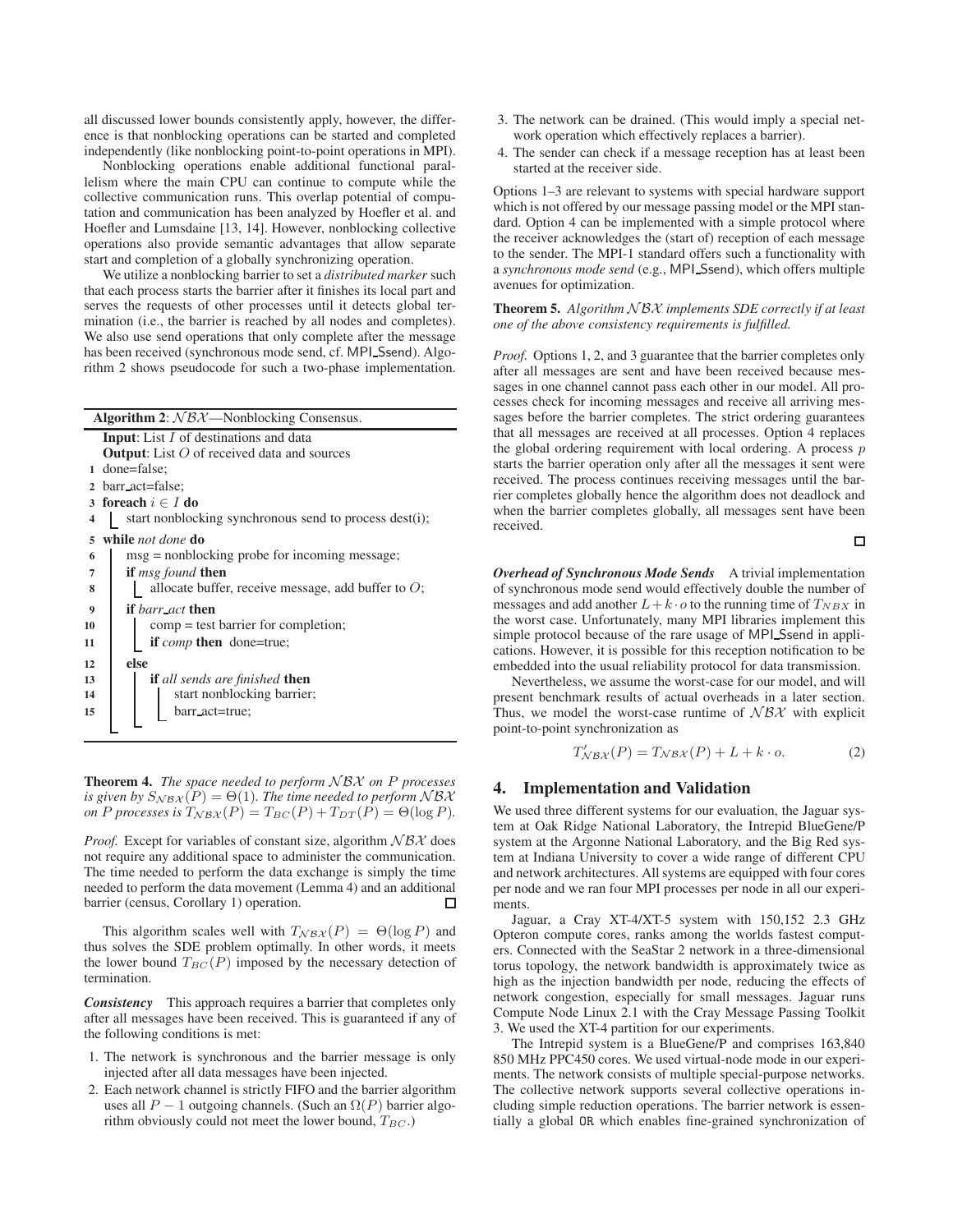

**Figure 1.** Visualization of different modeling parameters.

thousands of nodes in less than one microsecond [15]. The general purpose network is a high-bandwidth three-dimensional torus network. Intrepid runs Compute Node Kernel and a customized MPICH2-based MPI library.

The Big Red system consists of 3,072 PowerPC 970 cores. The 768 nodes are connected with a fat-tree Myrinet 2000 network. Big Red runs Linux 2.6 and Open MPI 1.3.2 with network-specific configurations.

*Nonblocking Collective Operations* The performance of the collective algorithms is crucial for the overall performance of the protocols. We used the standard blocking MPI collective operations supplied with the system's MPI library and LibNBC [16] for nonblocking collective operations. We assume that MPI's collective operations are well optimized for the underlying network. The generic LibNBC implementation uses the dissemination barrier. Dissemination-based algorithms [17] are asymptotically optimal for census functions of small data. However, depending on the specific LogGP parameters and number of processes, other algorithms might be faster with the same asymptotic bound.

BlueGene/P has a special hardware-supported barrier network. Therefore, on the Intrepid system, we used the deep-computing messaging framework [18] function DCMF GlobalBarrier to register a callback for the nonblocking barrier that uses the hardware support.

#### **4.1 Bounds on Real Systems**

We assume in the following that all communication algorithms are implemented optimally in the LogGP model. We measured the LogGP parameters of all test systems as described in [19, 20]. Table 1 shows the parameters for all systems.

| <b>System</b> | $(\mu s)$ | $\boldsymbol{\sigma}$ ( $\boldsymbol{\mu}$ s) | $(\mu s)$ | $(\mu s)$ |
|---------------|-----------|-----------------------------------------------|-----------|-----------|
| Intrepid      | 4.29      | 2.87                                          | 2.04      | 0.00267   |
| Jaguar        | 9.90      | $1.75\,$                                      | 3.40      | 0.00058   |
| Big Red       | 0.08      |                                               | 4.19      |           |

**Table 1.** LogGP parameters for all machines.

We also analyzed the implementation quality of synchronous sends. We used a standard ping-pong benchmark to compare MPI Send with MPI Ssend. We observed that there is generally a penalty for the latency of small messages while the transmission of large messages is not affected. This is because eager and rendezvous protocols in MPI implementations. Small eager messages do not include a handshake hence, the handshake has to be added which might require another roundtrip. The rendezvous protocol includes a handshake and effectively implements MPI Ssend. The transmission curves for MPI Ssend in the Big Red system are shown in Figure 1(a). For the other systems, we compare the 1-byte latency  $L<sub>s</sub>$  of the synchronous-mode send operation MPI\_Ssend with the normal MPI\_Send latency (see Table 1). In addition, Table 2 reports the corresponding data size  $s_s$  where both send modes converged (i.e., latency difference is smaller than  $1\%$ ). The ratios

| <b>System</b> | $L_s(\mu s)$ | $L_s/L$ | $s_s$ (kiB) |
|---------------|--------------|---------|-------------|
| Intrepid      | 5.04         |         |             |
| Jaguar        | 25.40        | 2.51    | .32         |
| Big Red       |              |         | . . 5       |

**Table 2.** Synchronous send overheads for all machines.

for  $L_s/L$  vary from 1.13 to 2.57 in our test systems. While the measured ratios are only valid for ping-pong measurements with exactly one message in the network, we found that they represent real application behavior well. In the following theoretical analysis, we explicitly account for the handshake overhead of synchronous mode send (cf. Equation (2)).

#### **4.2 Influence of the Number of Neighbors**

The performance of the different algorithms depends on  $P$ ,  $k$ , the LogGP parameters, and the overhead of synchronous mode send. We compare algorithms  $P\mathcal{C}\mathcal{X}$  and  $\mathcal{N}\mathcal{B}\mathcal{X}$  as examples for the discussion of the influence of k.  $\mathcal{N} \mathcal{B} \mathcal{X}$  is more scalable than the other algorithms; however, the penalty of the required pointto-point synchronization accumulates linearly with  $k$ . Thus, we expect that this algorithm performs best for sparse exchanges in large-scale systems. Figure 1(b) compares the LogGP-predicted idealized running time for algorithms  $P\mathcal{C}\mathcal{X}$  and  $\mathcal{N}\mathcal{B}\mathcal{X}$  for 10 and 50 neighbors on Intrepid. It is clear that  $N\beta\mathcal{X}$  is asymptotically faster than  $P\mathcal{C}\mathcal{X}$ , however, the crossover point depends on k. Thus, we analyze the behavior of this switching point, that is, the scaling of  $k$  (we omit  $P$ , where it is obvious).

$$
T'_{\mathcal{N} \mathcal{B} \mathcal{X}} \leq T_{\mathcal{PCX}} T_{BC} + T_{DT} + L + k \cdot o \leq T_{RS} + T_{DT} k \leq \frac{T_{RS} - T_{BC} - L}{o}
$$

We see that the new algorithm has significant advantages over the other algorithms even if  $k$  scales linearly with the total number of processes. However, it strongly depends on the ratio of the LogGP parameters. An algorithm that selects the fastest among  $N\beta\chi$ and  $P\mathcal{C}\mathcal{X}$  must consider all LogGP parameters and k. Figure 1(c) shows the threshold for  $k$ , where the two algorithms would perform equally fast.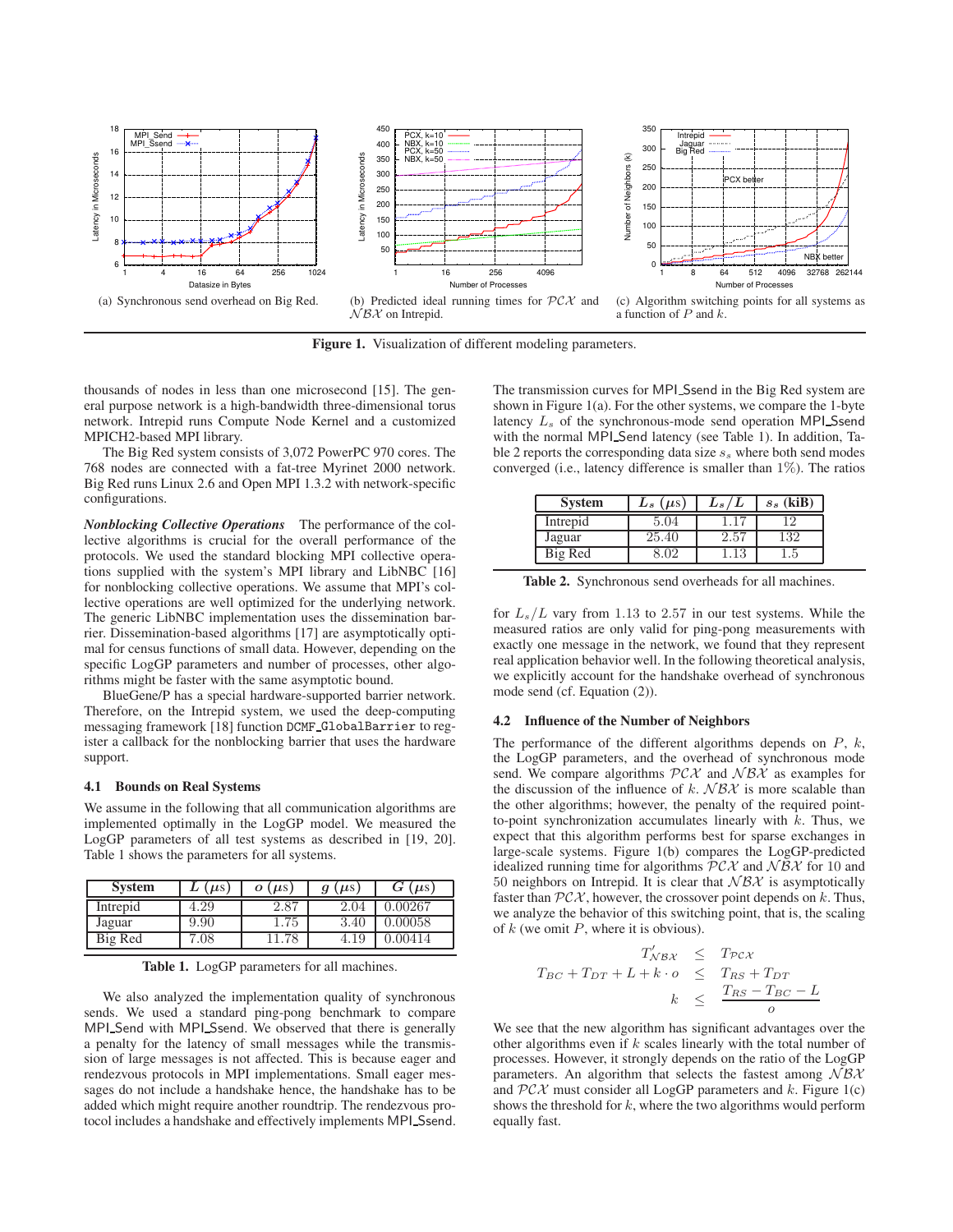

**Figure 2.** Algorithm comparison on Intrepid for  $k = 6$ .



**Figure 3.** Algorithm comparison on Jaguar for  $k = 6$ .

## **4.3 Microbenchmark Results**

We first propose a microbenchmark that allows us to measure the communication performance in isolation. The benchmark uses the Mersenne Twister  $[21]$  random number generator to select  $k$ different target processes and random message sizes between 1 and 1024 bytes at each process. For our experiment, we execute the benchmark for 1000 rounds and report the accumulated time. This simulates a bulk-synchronous application without computation.

We executed the microbenchmark with  $k = 6$  on all systems with varying results. Figures 2 and 3 show the results for different process counts in Intrepid and Jaguar, respectively. Protocol  $R\mathcal{S}\mathcal{X}$  could not be evaluated on Intrepid because the one-sided implementation caused deadlocks. The three other protocols scale as predicted with  $N\beta\lambda$  as the best protocol for all investigated process counts. This is mostly due to the optimized barrier and the relatively low overhead of synchronous-mode sends.

Jaguar shows the interesting feature that  $P\mathcal{E}\mathcal{X}$  and  $P\mathcal{C}\mathcal{X}$  perform faster at smaller process counts but are eventually surpassed by  $N\beta\lambda$  at 2,048 processes. The low performance of  $R\delta\lambda$  indicates optimization potential in the one-sided communication layer. LibNBC is not optimized for the underlying torus topology. Thus, we expect that  $N\beta\chi$  would perform faster with an optimized barrier implementation specific to the torus network.

Big Red showed a behavior similar to that of Jaguar.  $P\mathcal{E}\mathcal{X}$  and  $PCX$  perform faster for smaller process counts but are surpassed at about  $P = 400$  by  $\mathcal{N} \mathcal{B} \mathcal{X}$ .

We see that the performance on the different systems and scales varies considerable. However, the benchmark data supports our analysis that  $P\mathcal{E}\mathcal{X}$  or  $P\mathcal{C}\mathcal{X}$  perform good at small scales but are outperformed by  $\mathcal{N}\mathcal{B}\mathcal{X}$  at larger scales. The specific crossing

points are system dependent. Thus, an adaptive library implementation of the protocols might be beneficial.

## **5. Applications and Parallel Algorithms**

In this section, we discuss different parallel algorithms and methods that use DSDE and can thus utilize the discussed protocols. We discuss three different application domains: graph computations, n-body methods, and sparse matrix computations. We describe optimized algorithms to solve the respective problems and their relation to DSDE.

## **5.1 Parallel Graph Algorithms**

Parallel graph algorithms are often used in large-scale network analysis and data mining and impose several hard problems [22] such as the inherent irregularity and lack of structure due to their data-driven nature and poor locality. Complex graph algorithms are often built upon level-synchronous breadth-first search (BFS) traversals [23, 24]. Thus, we choose BFS as an example to discuss the properties of the underlying communication. However, our results also apply to many other parallel graph algorithms such as shortest-path problems, connected components and betweenness centrality.

Algorithm 3 shows the pseudocode for parallel level-ordered BFS. The call  $globalsum$  is a synchronizing operation that computes a global census function, equivalent to MPI Allreduce with MPI LOR as operation. This operation is used in Algorithm 3 as a global OR in order to check for termination of the algorithm. The call  $DSDE(R, Q, d)$  starts a sparse exchange of all vertices in the set R, and all received vertices are inserted into Q with their received dist. If an edge is remote, then it carries the address of the destination process as a property.

|              | <b>Algorithm 3: Parallel BFS Algorithm.</b>                                  |  |  |  |
|--------------|------------------------------------------------------------------------------|--|--|--|
|              | <b>Input:</b> Distributed Graph $(V, E)$ , root vertex r, $dist v  = \infty$ |  |  |  |
|              | <b>Output:</b> Distance $dist[v]$ from r to all vertices $v \in V$           |  |  |  |
| 1            | $Q \leftarrow$ empty queue; $R \leftarrow$ empty list; $d = 0$ ;             |  |  |  |
| $\mathbf{2}$ | <b>if</b> r is local <b>then</b> push $r \rightarrow Q$ ;                    |  |  |  |
| 3            | while true do                                                                |  |  |  |
| 4            | if Q not empty then                                                          |  |  |  |
| 5            | pop $v \leftarrow Q$ ;                                                       |  |  |  |
| 6            | if $dist[v] > d$ then                                                        |  |  |  |
| 7            | qlobalsum(1);                                                                |  |  |  |
| 8            | $d = dist[v];$                                                               |  |  |  |
| 9            | DSDE(R,Q,d);                                                                 |  |  |  |
| 10           | <b>foreach</b> $(v, w) \in E$ do                                             |  |  |  |
| 11           | <b>if</b> $w$ is local <b>then</b>                                           |  |  |  |
| 12           | enqueue $w \rightarrow Q$ ;                                                  |  |  |  |
| 13           | $dist[w] = d + 1;$                                                           |  |  |  |
| 14           | else enqueue $w \rightarrow R$ ;                                             |  |  |  |
|              |                                                                              |  |  |  |
| 15           | else                                                                         |  |  |  |
| 16           | if $R \neq \emptyset$ then globalsum(1);                                     |  |  |  |
| 17           | else if $globalsum(0) = 0$ then break;                                       |  |  |  |
| 18           | DSDE(R,Q,d);                                                                 |  |  |  |
|              |                                                                              |  |  |  |

The communication pattern in the BFS algorithm depends on the initial graph structure and the evolution of the computation. Many real-world problems can be represented by scale-free graphs with a very small number of high-degree vertices and a sparse network of low-degree vertices that often form clusters. An efficient partitioning algorithm is necessary to achieve a good work distribution. We generated well-partitioned (balanced) test graphs, as de-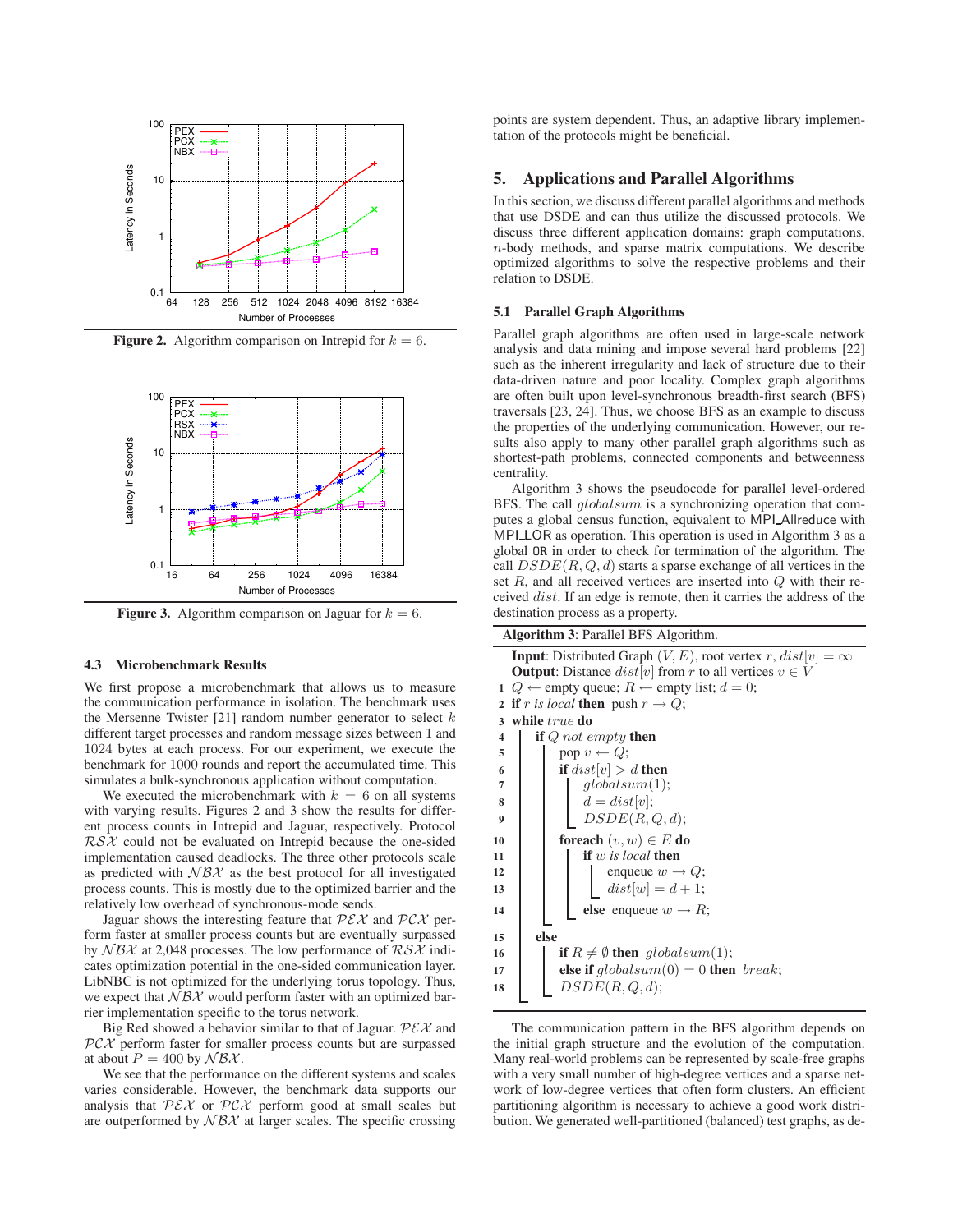

**Figure 4.** BFS times on Big Red with  $k = 6$ .

scribed in the next section, for our experiments to overcome this problem.

#### **5.1.1 The Balanced Graph Scenario**

In this study, we utilize a random Erdős Rényi graph [25] local to each process. Each of the node-local vertex pairs  $(u, v)$   $u, v \in V_i$  $0 \leq i \leq P-1$ , is with probability p in the edge set  $E_i$ . Additionally, each process is a source of  $k$  remote edges that point to random vertices in remote processes. Edges are only known to the source node. A Hamiltonian cycle is added to the graph to ensure that it is connected. Our model resembles the main properties of a well-distributed Watts Strogatz model [26].

To draw a realistic scenario, we used  $p = 0.03$  with 15,000 vertices per process on Big Red. The resulting  $6.75 \cdot 10^6$  edges nearly fill the available 1 GiB per core. We added  $k = 6, 26$  or 79 random remote edges per process. All protocols were tested with the same random graph after one warm-up round (where MPI initialization occurs) for each setting. Multiple computations have been performed, showing an acceptably low variation  $\left( \langle 5\% \rangle \right)$ . We report the average running times, checking the outcome for correctness.

Figure 4 shows the timing of a parallel level-synchronous BFS search with 15,000 vertices per process and  $k = 6$  random remote edges per process. The gap between  $BFS + \mathcal{N} \mathcal{B} \mathcal{X}$  and the other algorithms is slightly bigger than in the microbenchmark run. We conjecture that this is due to lower cache pollution because  $\mathcal{N} \mathcal{B} \mathcal{X}$ does not need to build lists of size  $\Omega(P)$  before communicating. It also achieves efficient communication-communication overlap of the barrier operation and the data transmission, which is important in the irregular case. Additionally,  $N\beta\chi$  performs much faster when the neighborhood sizes are unequal (we used static sizes in the microbenchmark) as in BFS where the exchange is started when the local queue runs empty, which depends on the input graph. We repeated the benchmark with  $k = 26$  and  $k = 79$ . The shape of the curves is similar in all cases and beginning with 128 processes, BFS with  $N\beta\chi$  was the fastest on Big Red.

We ran a similar experiment on the Intrepid system. However, we could only use 10,000 vertices per process  $(3 \cdot 10^6$  edges at  $p =$ 0.03) due to the larger scale and the  $\Omega(P)$  memory consumption of algorithms  $P\mathcal{E}\mathcal{X}$  and  $P\mathcal{C}\mathcal{X}$ . On this system, we have a "constanttime" nonblocking barrier operation available that synchronizes all processes in less than one microsecond independent of the scale. Figure 5 shows the scaling of the level-synchronous parallel BFS on Intrepid. We observe that the time with all three protocols is nearly equal with 128 processes. However, as we scale up,  $P\mathcal{E}\mathcal{X}$ and  $P\mathcal{C}\mathcal{X}$  quickly pass  $\mathcal{N}\mathcal{B}\mathcal{X}$  which stays nearly constant due to the fast barrier.  $PEX$  did not run above 2,048 processes because of memory constraints. Benchmarks with  $k = 26$  and  $k = 79$ 



**Figure 5.** BFS times on Intrepid with  $k = 6$ .

show very similar curves. The BFS algorithm with  $\mathcal{N} \mathcal{B} \mathcal{X}$  on 2,048 processes performs 15.8 and 14.1 times faster than with  $PCX$ , respectively. Jaguar showed similar results that are omitted due to space constraints.

## **5.2 Parallel Barnes–Hut** N**-Body Methods**

N-body simulations are typically used in cosmology to study the physical behavior of massive numbers of particles, as in galaxies or dark matter. The simulations track the particle movements under the influence of gravity. Because the number of involved particles is usually large (often millions of bodies), the computation of all  $N<sup>2</sup>$  direct particle–particle interactions becomes infeasible. Tree methods such as a *Barnes–Hut* simulation overcome this issue by dividing the volume (e.g., a universe) into cubic cells by forming an octree (for 3 dimensions, or quadtree for 2 dimensions). Only particles from nearby cells need to be handled individually, while particles in distant cells can be treated as a single large body that is located at its center of mass [27]. This method provides a huge improvement because only  $\mathcal{O}(N \cdot \log N)$  interactions need to be considered.

Contrary, to the slow direct method where all force calculations take similar amounts of time, a Barnes–Hut simulation has the drawback that the time to calculate the resulting force on each particle depends on its location (more precisely, the number of "near" particles) and is therefore highly irregular. For this reason, the primary challenge for a parallel simulation is to find a good mapping of particles to the processes [28]. A good way to achieve such a mapping is to use geometric partitioning [29]. One such method is *orthogonal recursive bisection* (ORB), which divides the space orthogonal to the longest dimension into two pieces that generate the same load. This procedure is repeated until the desired number of partitions (e.g., the number of processes) is obtained. The example shown in Figure  $6(a)^1$  shows such a two-dimensional subdivision for 16 processes. Lines show the splittings, and their colors as well as dot lengths indicate the depth of the recursive bisection.

The difference between individual time steps of a simulation are usually so small that it is more efficient to apply ORB only when the actual process skew exceeds a certain threshold (often 5%). In one ORB phase, it can happen that some particles leave the cell of one processor and need to be migrated to the processor responsible for the new location. The (green) "force" arrow on the example image shows such a situation where a particle leaves the area of influence of one process (rank  $#3$ ) to become the responsibility of another process (rank  $#8$ ) in subsequent simulation steps. Because force calculation and updating of the resulting positions is done in

<sup>&</sup>lt;sup>1</sup> Credit: NASA and The Hubble Heritage Team.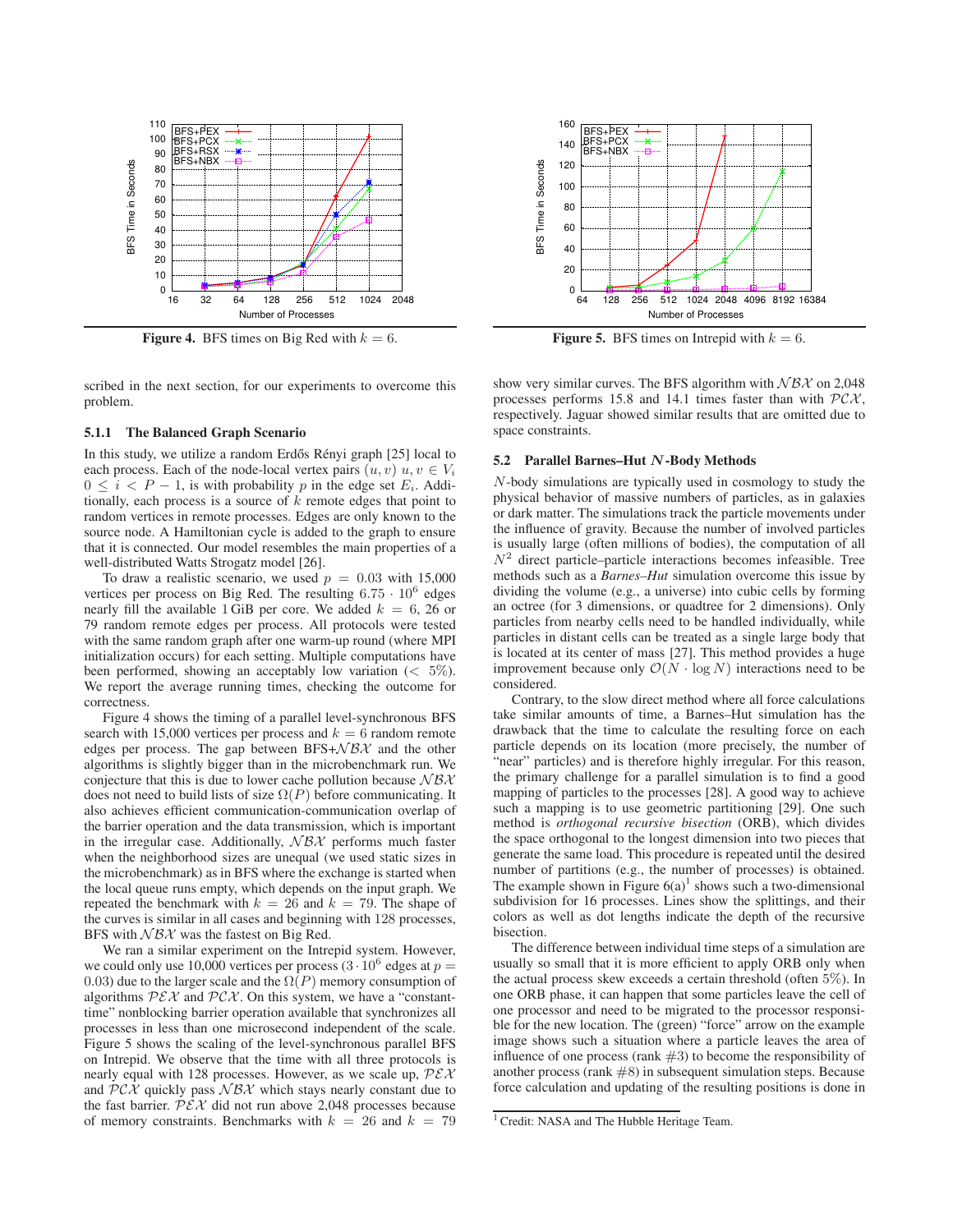

**Figure 6.** Number of Neighbors k for Different Applications.

a distributed manner, only the source process knows when particles leave its cell. When this happens, it needs to move all the information of these particles to the proper processes. This is done after every simulation step (more precisely after the new positions have been calculated) in a dynamic sparse exchange operation.

The most interesting parameter of this application with regards to DSDE protocols is the maximum number of neighbors  $k$  for different numbers of processes. This parameter is specific to the application and determines the performance of DSDE. The ORB splitting based on the imbalance in previous force computations creates rapidly changing process neighborhoods. Experiments with two galaxies consisting of 4 million particles showed that most processes only need to migrate a small number of particles, whereas there are some processes that send up to a thousand particles. We were able to reproduce this behavior in a strong scaling experiment on 1,024 processes and observed rapidly changing neighborhoods between simulation rounds. Nevertheless, the maximum number of neighbors  $k$  was always below  $5$  in our tests (Note that the communication neighborhood of a cell is a subset of the geometrically adjacent cells). Figure 6(b) shows the maximum number of neighbors per process during a full run with 512 processes.

#### **5.3 Parallel Sparse Matrix Computations**

Sparse matrix computations are used in many scientific applications, such as computational fluid dynamics, finite element method computations, and molecular dynamics. The key operations of many such computations are (sparse) matrix–vector multiplications and dot products (e.g., in Krylov-subspace methods). The communication pattern and volume depends on the distributions of the matrix and the vector. The resulting communication is often static and can be optimized statically. However, changes to the modeled system (e.g., deformations) also change the sparse structure and the communication neighborhoods and volumes.

We already showed that the performance of the algorithms depends on the size of the neighborhood. Instead of presenting more benchmark results, we chose to analyze realistic problems regarding the size of the communication neighborhood, which mostly depends on the structure of the sparse matrix. Thus we analyzed six real-world matrices from the University of Florida sparse matrix collection [30]. We used a load-balanced row-wise distribution of the matrix elements and a block distribution of the dense vector. More elaborate partitioning methods can be used to further optimize balance and reduce communications. However, fully distributed partitioning methods to optimize such problems at large scale are still a field of active research.

We used six of the largest datasets in the matrix collection, performed a sparse matrix–vector multiplication and recorded the average and maximum number of neighbors for each process. Table 3 shows the number of rows, nonzero elements and  $k$  for a 512-process run. Details about the input matrices can be obtained from [30].

| <b>Name</b>    | # rows    | $#$ elements | k. |
|----------------|-----------|--------------|----|
| torso3         | 259,156   | 4,429,042    | 27 |
| pkustk01       | 22,044    | 979,380      | 76 |
| parabolic_fem  | 525,825   | 3,674,625    | 79 |
| nlpkkt160      | 8,345,600 | 225,422,112  |    |
| commanche_dual | 7.920     | 31,680       | 28 |
| bone010        | 986,703   | 47,851,783   |    |

**Table 3.** Key properties of the used matrices and  $k$  for  $P = 512$ .

We observe that both the maximum and the average size of the neighborhood grow very slowly with the number of processes. We plot the average values for different process counts in Figure 6(c) because the maximum is often strained by single high-degree vertices.

Those results show that the number of neighbors grows very slowly with the number of processes in large-scale matrix problems. Thus, we conclude that the discussed optimized algorithms for DSDE could be used to optimize parallel sparse matrix computations where the system changes dynamically during the computation.

## **6. Conclusions and Outlook**

In this work we define the static and dynamic sparse data-exchange  $([S,D]SDE)$  problems for parallel applications. We show three different practical algorithms that can be easily implemented in today's parallel computing models such as the Message Passing Interface (MPI). In addition, we propose a new algorithm that leverages the new semantic features of nonblocking collective operations in the upcoming version of the MPI standard.

By just splitting the collective operation into a start and an end, we have the possibility to set a collective marker indicating that the local active part of the process is done while the process can still perform other tasks (e.g., receiving messages) until a globally consistent state is reached. This process-local marker is part of the global state and the collective operation will finish after all processes set their markers. We showed one concrete example for the use of those semantics that efficiently solves the DSDE problem.

We believe that the semantic advantages of nonblocking collective communications offer a huge potential, especially for irregular applications. It seems also interesting that an advanced one-sided algorithm can be replaced with a faster algorithm based